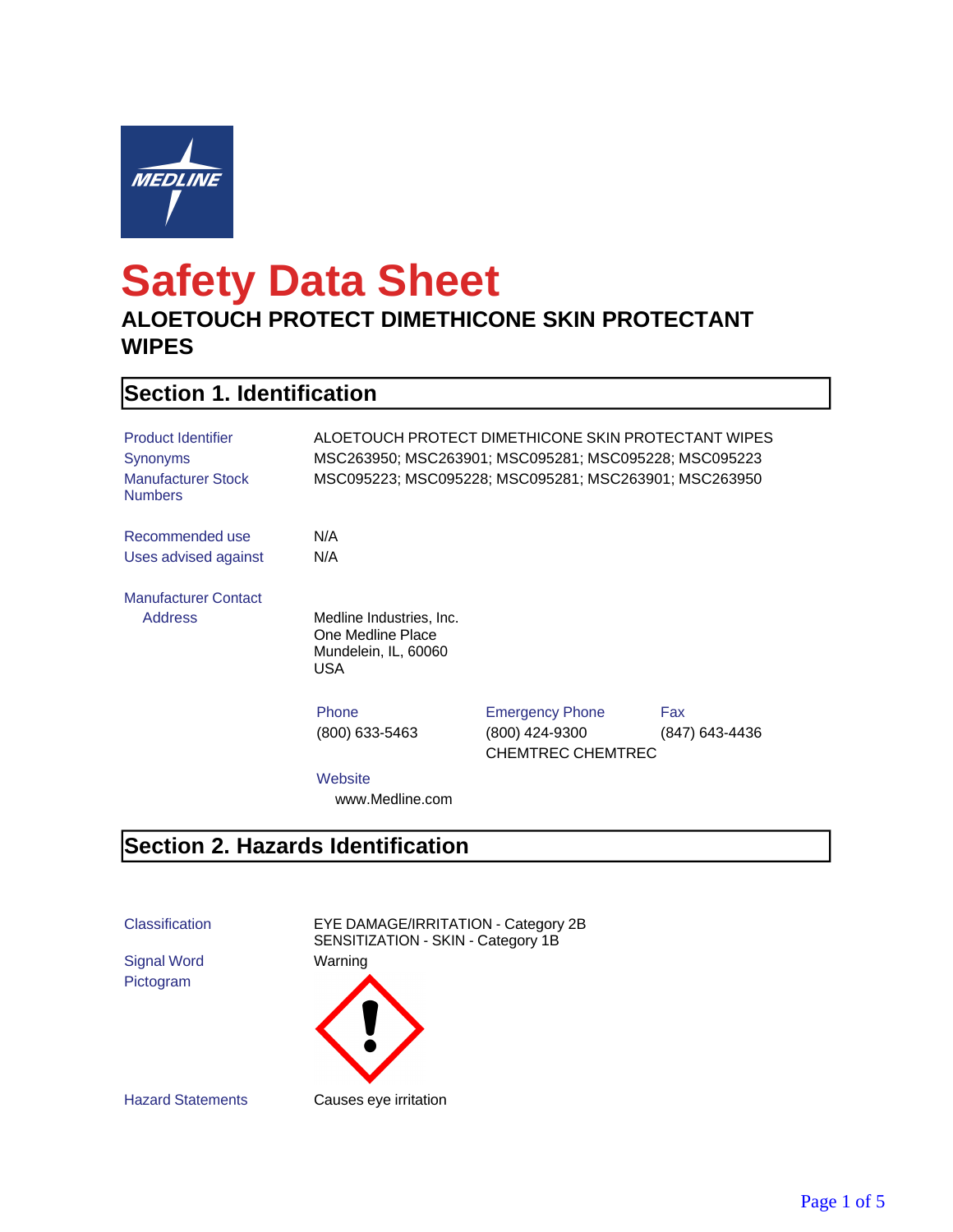|                                            | May cause an allergic skin reaction                                                                                                                                                                                                                                                                                                                                                                   |
|--------------------------------------------|-------------------------------------------------------------------------------------------------------------------------------------------------------------------------------------------------------------------------------------------------------------------------------------------------------------------------------------------------------------------------------------------------------|
| <b>Precautionary Statements</b>            |                                                                                                                                                                                                                                                                                                                                                                                                       |
| Response                                   | If eye irritation persists: Get medical advice/attention.<br>If in eyes: Rinse cautiously with water for several minutes. Remove contact<br>lenses, if present and easy to do. Continue rinsing.<br>If on skin: Wash with plenty of water/<br>If skin irritation or rash occurs: Get medical advice/attention.<br>Specific treatment (see  on this label)<br>Wash contaminated clothing before reuse. |
| Prevention                                 | Avoid breathing dust/fume/gas/mist/ vapors/spray.<br>Contaminated work clothing must not be allowed out of the workplace.<br>Wash thoroughly after handling.<br>Wear protective gloves.                                                                                                                                                                                                               |
| <b>Storage</b>                             | N/A                                                                                                                                                                                                                                                                                                                                                                                                   |
| <b>Disposal</b>                            | Dispose of contents/container to                                                                                                                                                                                                                                                                                                                                                                      |
| Ingredients of unknown<br>toxicity         | 0%                                                                                                                                                                                                                                                                                                                                                                                                    |
| <b>Hazards not Otherwise</b><br>Classified | No Data Available                                                                                                                                                                                                                                                                                                                                                                                     |

# **Section 3. Ingredients**

| CAS        | <b>Ingredient Name</b>         | <b>Weight %</b> |
|------------|--------------------------------|-----------------|
|            | <b>Proprietary Additives</b>   | $< 10 \%$       |
| 63148-62-9 | Siloxanes and Silicones, di-Me | $< 50 \%$       |

**Occupational exposure limits, if available, are listed in Section 8.**

## **Section 4. First-Aid Measures**

| <b>Skin Contact:</b> | Wash with soap and water; if irritation persists, seek medical attention.                                                                          |
|----------------------|----------------------------------------------------------------------------------------------------------------------------------------------------|
| Eye Contact:         | Flush eyes with large amounts of water for at least 15 minutes. Remove contact<br>lenses, if worn. If irritation persists, seek medical attention. |
| Ingestion:           |                                                                                                                                                    |
| Inhalation           | N/A                                                                                                                                                |

# **Section 5. Fire Fighting Measures**

| Suitable Extinguishing<br>Media             | In case of fire, use Carbon Dioxide (CO2) or Dry Chemical                    |
|---------------------------------------------|------------------------------------------------------------------------------|
| Unsuitable Extinguishing<br>Media           |                                                                              |
| Unusual Fire and Explosive<br>Hazards:      | None known                                                                   |
| <b>Special Fire Fighting</b><br>Procedures: | Self contained breathing apparatus and full protective clothing recommended. |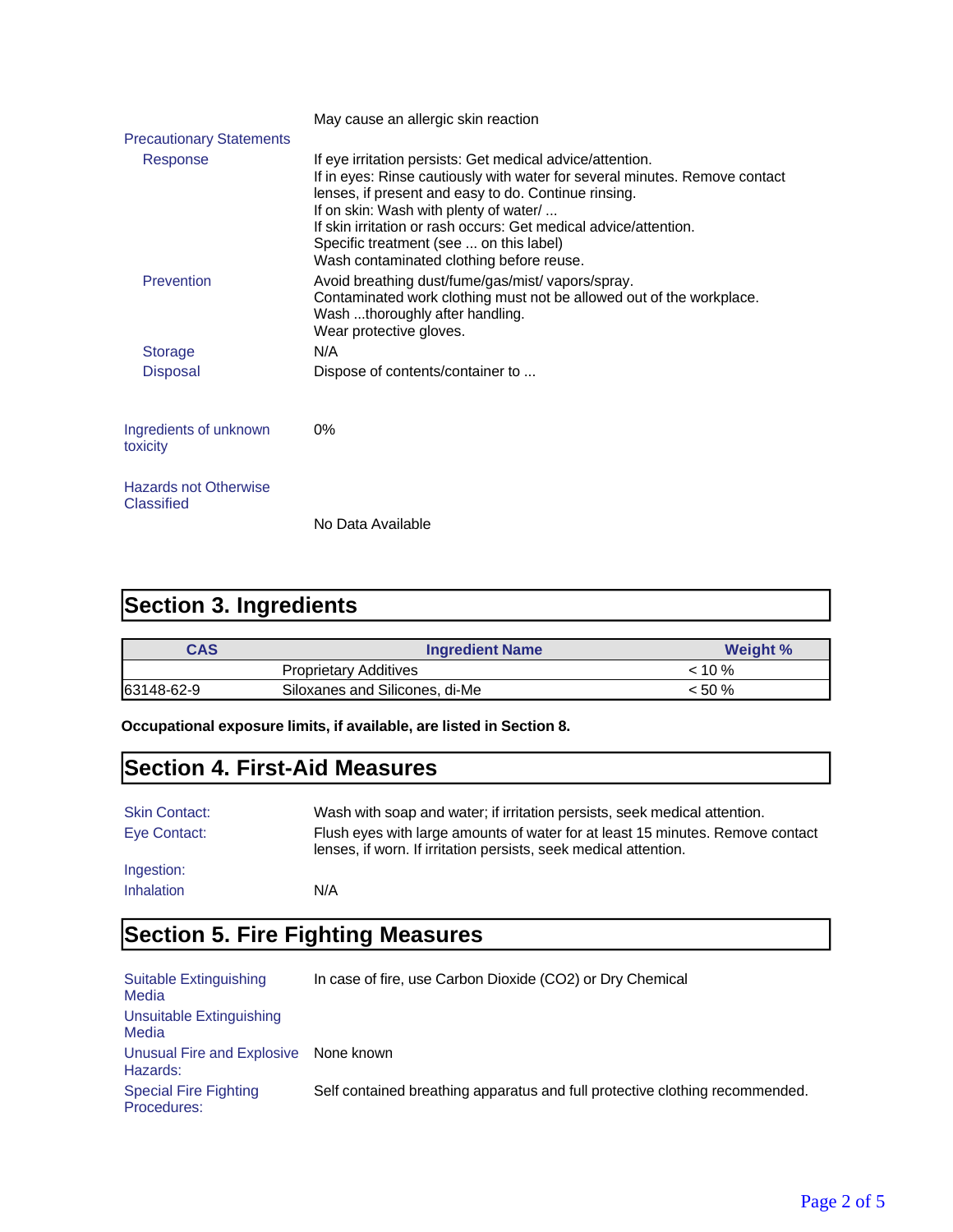## **Section 6. Accidental Release Measures**

| Non-hazardous Small Spill: | Should be cleaned up at the time of the spill. Take all necessary precautions and<br>wear any personal protective equipment that is applicable. Dispose of per local<br>and state regulations. |
|----------------------------|------------------------------------------------------------------------------------------------------------------------------------------------------------------------------------------------|
| Non-hazardous Large Spill: | Should be cleaned up at the time of the spill. May require special treatment,<br>equipment and/or emergency assistance. Dispose of per local and state<br>regulations.                         |

## **Section 7. Handling and Storage**

| Handling Non-hazardous: | This product is considered to be an article which does not release or otherwise<br>result in exposure to a hazardous chemical under nomal use conditions. |
|-------------------------|-----------------------------------------------------------------------------------------------------------------------------------------------------------|
| Storage Non-hazardous:  | Store in original package. Discard unused portion. Do not reuse. No special<br>storage conditions required.                                               |

## **Section 8. Exposure Controls/Personal Protection**

| <b>Occupational Exposure</b><br>Limits  | Ingredient Name                                                                                                                                                                                                                                       | <b>ACGIH TLV</b> | <b>OSHA PEL</b> | <b>STEL</b> |
|-----------------------------------------|-------------------------------------------------------------------------------------------------------------------------------------------------------------------------------------------------------------------------------------------------------|------------------|-----------------|-------------|
|                                         | <b>Proprietary Additives</b>                                                                                                                                                                                                                          | N/A              | N/A             | N/A         |
|                                         | Siloxanes and Silicones, di-Me                                                                                                                                                                                                                        | N/A              | N/A             | N/A         |
| <b>Personal Protective</b><br>Equipment | N/A                                                                                                                                                                                                                                                   |                  |                 |             |
| <b>Respiratory Protection:</b>          | N.A.                                                                                                                                                                                                                                                  |                  |                 |             |
| <b>Engineering Controls:</b>            | Ventilation: N.A.                                                                                                                                                                                                                                     |                  |                 |             |
| <b>Skin Protection:</b>                 | Protective gloves: Neoprene.                                                                                                                                                                                                                          |                  |                 |             |
| <b>Skin Protection:</b>                 | Protective gloves: Butyl                                                                                                                                                                                                                              |                  |                 |             |
| Eye Protection:                         | Wear chemical safety goggles while handling this product. Do not wear contact<br>lenses. Wear additional eye protection such as face shield when the possibility<br>exists for eye contact with splashing or spraying liquid, or airborne material.   |                  |                 |             |
| Other protective equipment:             |                                                                                                                                                                                                                                                       |                  |                 |             |
| Work/hygienic practices:                | Handle in accordance with good industrial hygiene and safety practice. Wash<br>thoroughly with soap and water after handling and before eating, drinking, or<br>using tobacco. Safety shower and eye wash should be available close to work<br>areas. |                  |                 |             |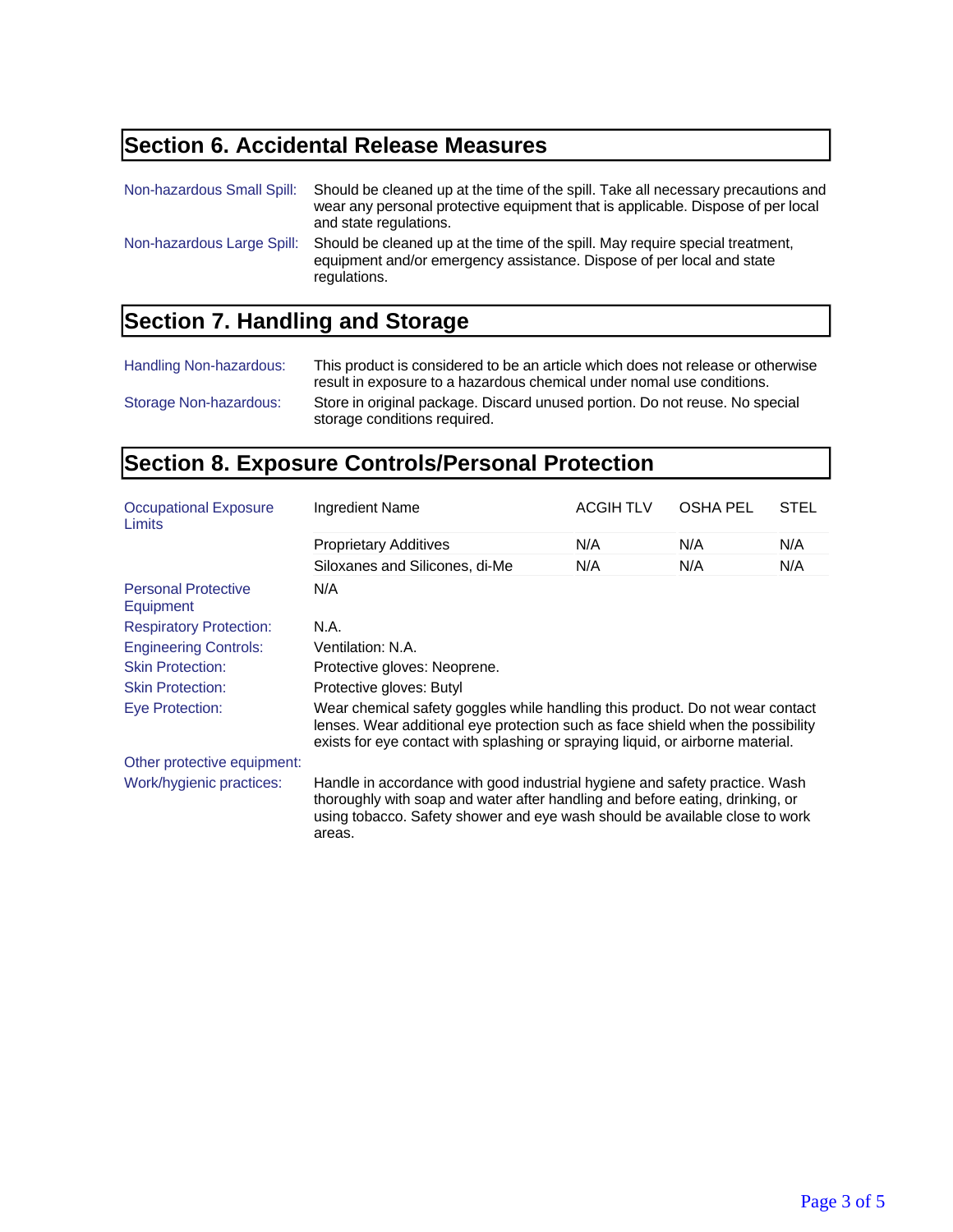## **Section 9. Physical and Chemical Properties**

| <b>Physical State</b>                 | Liquid            |
|---------------------------------------|-------------------|
| Color                                 | Opaque white      |
| Odor                                  | Mild odor         |
| <b>Odor Threshold</b>                 | N/A               |
| <b>Solubility</b>                     | Dispersible       |
| Partition coefficient Water/n-octanol | N/A               |
| VOC%                                  | N/A               |
| <b>Viscosity</b>                      | N/A               |
| <b>Specific Gravity</b>               | 1                 |
| <b>Density Ibs/Gal</b>                | N/A               |
| <b>Pounds per Cubic Foot</b>          | N/A               |
| <b>Flash Point</b>                    | N.D.              |
| <b>FP Method</b>                      | N.D.              |
| Ph                                    | N/A               |
| <b>Melting Point</b>                  | $< 100^{\circ}$ C |
| <b>Boiling Point</b>                  | $>100^{\circ}$ C  |
| <b>Boiling Range</b>                  | N/A               |
| LEL                                   | N/A               |
| UEL                                   | N/A               |
| <b>Evaporation Rate</b>               | < 1               |
| Flammability                          | N.D.              |
| <b>Decomposition Temperature</b>      | N/A               |
| <b>Auto-ignition Temperature</b>      | N/A               |
| <b>Vapor Pressure</b>                 | 15.76 hPa         |
| <b>Vapor Density</b>                  | Heavier than      |
|                                       | air               |

## **Section 10. Stability and Reactivity**

| Stability:                                                                          | Stable.                                                                                        |
|-------------------------------------------------------------------------------------|------------------------------------------------------------------------------------------------|
| Conditions to avoid:                                                                | None known                                                                                     |
| Incompatibility (Materials to None known)<br>Avoid):                                |                                                                                                |
| <b>Hazardous Decomposition</b><br>or Byproducts:<br><b>Hazardous Polymerization</b> | Burning may produce Carbon Monoxide, Carbon Dioxide and other hazardous<br>components.<br>N.D. |

## **Section 11. Toxicological Information**

Acute Toxicity: Eye Contact Contact may cause temporary moderate irritation Acute Toxicity: Skin Contact May cause mild irritation on patients with sensitive skin